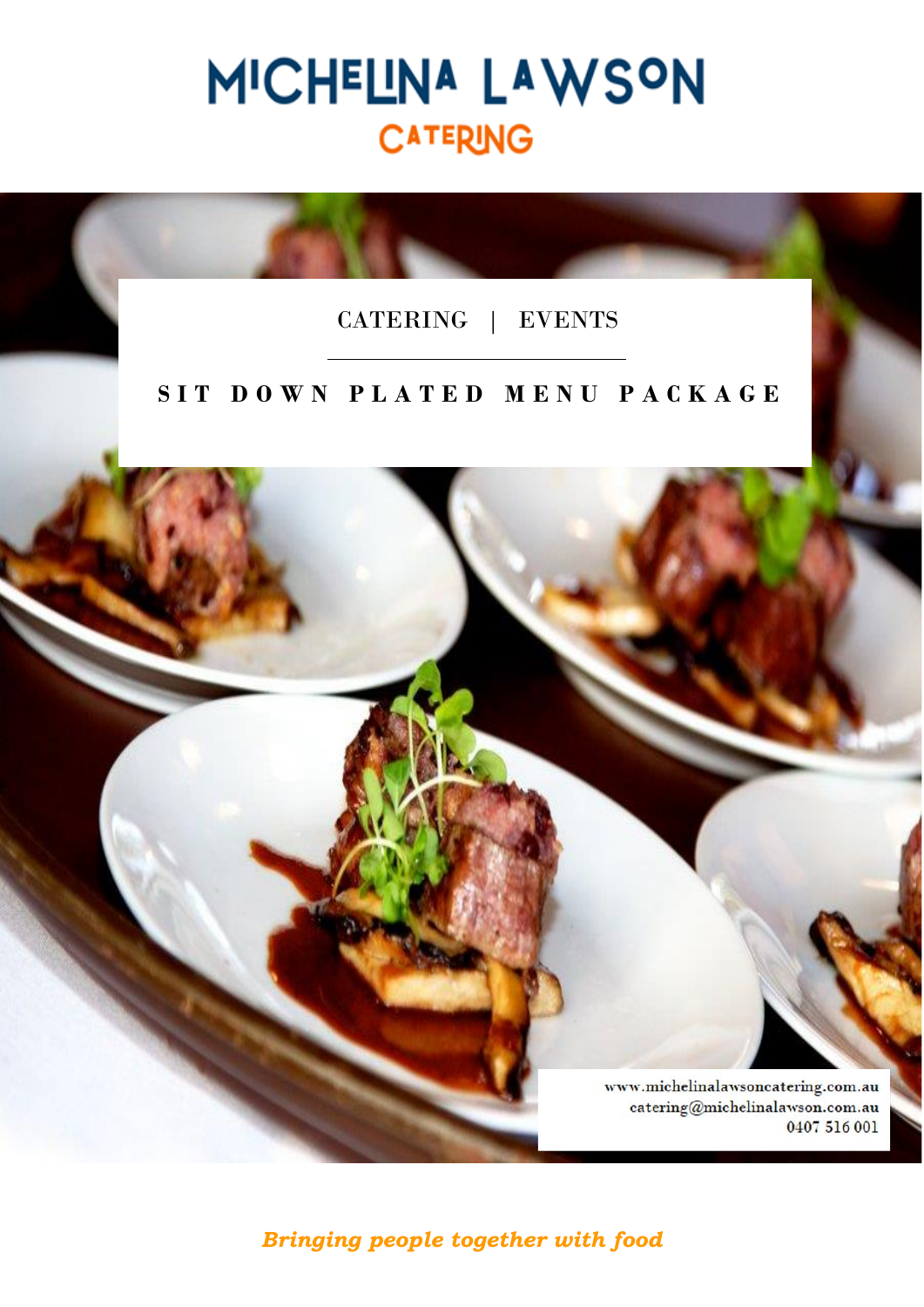# **SIT DOWN PLATED MENU**

Our quality chefs at Michelina Lawson Catering provide house made, fresh, seasonal and sustainable sit-down plated catering menu.

We deal with local suppliers to provide the freshest, local, seasonal ingredients to tantalise your taste buds and to fill your emotions with texture and flavour.

We can provide a bespoke menu for your special occasion.

We can tailor the below packages according to your budget.

Feed your imagination!

| <b>BRONZE PACKAGE \$55pp</b>                               | <b>GOLD PACKAGE \$70pp</b>                                 |
|------------------------------------------------------------|------------------------------------------------------------|
| Choice of 2 courses                                        | 3 canapes (6 bite items per guest)                         |
| Freshly baked ciabatta bread and<br>extra virgin olive oil | Choice of 3 courses                                        |
|                                                            | Freshly baked ciabatta bread and<br>extra virgin olive oil |
| <b>SILVER PACKAGE \$60pp</b>                               |                                                            |

Choice of 3 courses

Freshly baked ciabatta bread and extra virgin olive oil

Package price does not include staffing, equipment and GST.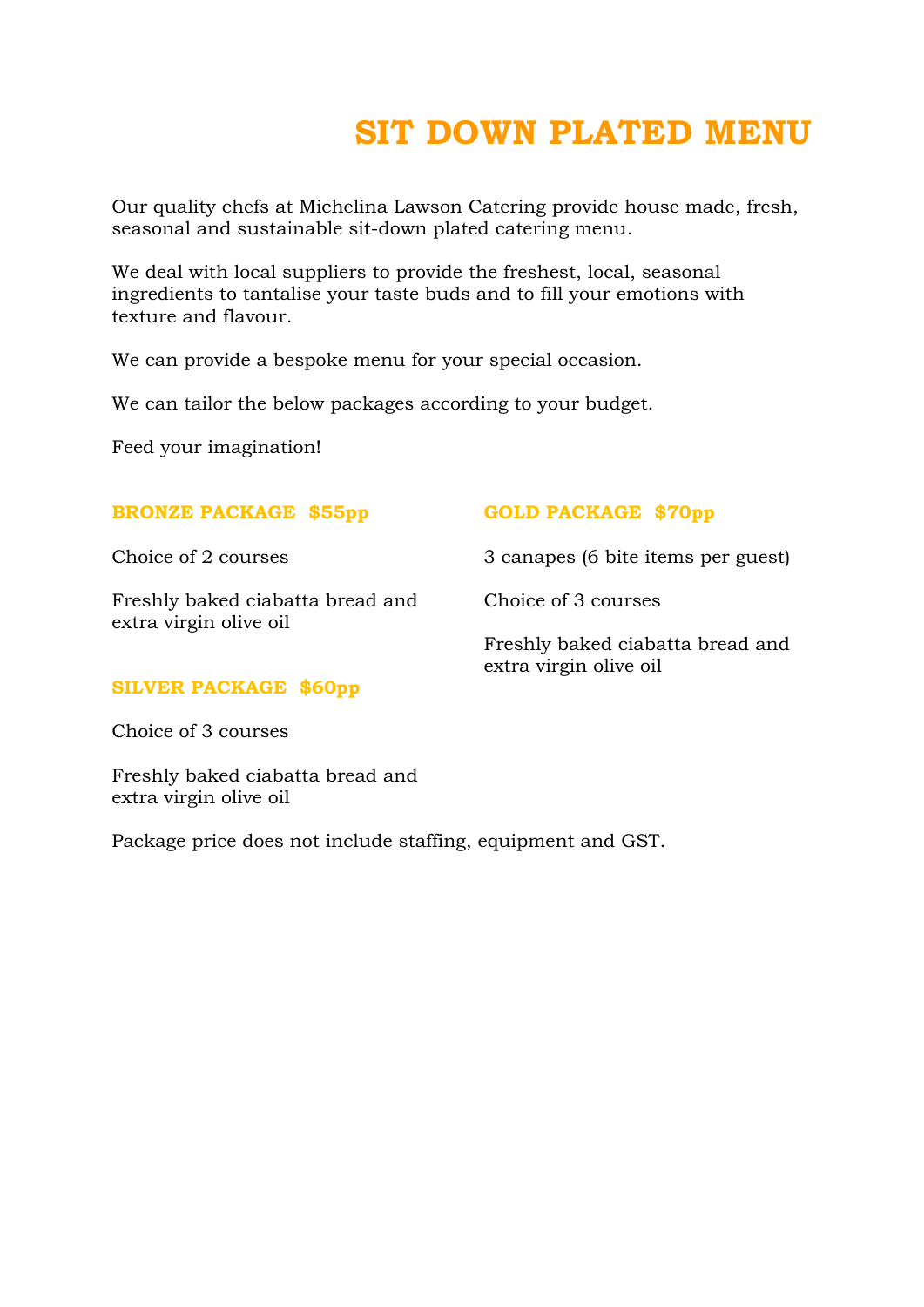# **SIT DOWN PLATED MENU**

## **ENTREE**

#### **OCEAN**

Rockmelon, lime, poppyseed prawn cocktail (NF) Soy, mirin and yuzu marinated salmon, radish, cucumber and apple salad (GF, DF) Crudo tuna, horseradish, caviar (GF, NF, DF) Grilled scallops, pureed cauliflower, saffron apples, crispy pancetta, sesame seeds Marinated Fremantle sardines in white vermouth, orange and pickled celery hearts (GF, DF, NF)

#### **LAND**

Beef carpaccio with vegetable caponata (GF, DF, NF)

Grilled lamb shoulder skewers, rocket salad (GF, DF, NF)

BBQ chicken tenderloin, charred onion, eggplant, pomegranate dressing (GF, DF), NF

Traditional house made fettuccine al Bolognese (NF)

Traditional Italian beef meatballs, house made tomato salsa (NF)

#### **PLANT**

Spiced chickpea patties, coconut and curry leaf paste (VN, NF, GF)

Lemon infused baby roast beetroot, roast fennel, endive, walnut, ricotta salad  $w_1$ (Vegan option available

House made linguine, trapanese pesto (tomato, almond, basil sauce) (VN, DF)

Tomato tart with goat's cheese **V**, NF

Pumpkin gnocchi, burnt butter, crispy sage, toasted hazelnuts (V, GF)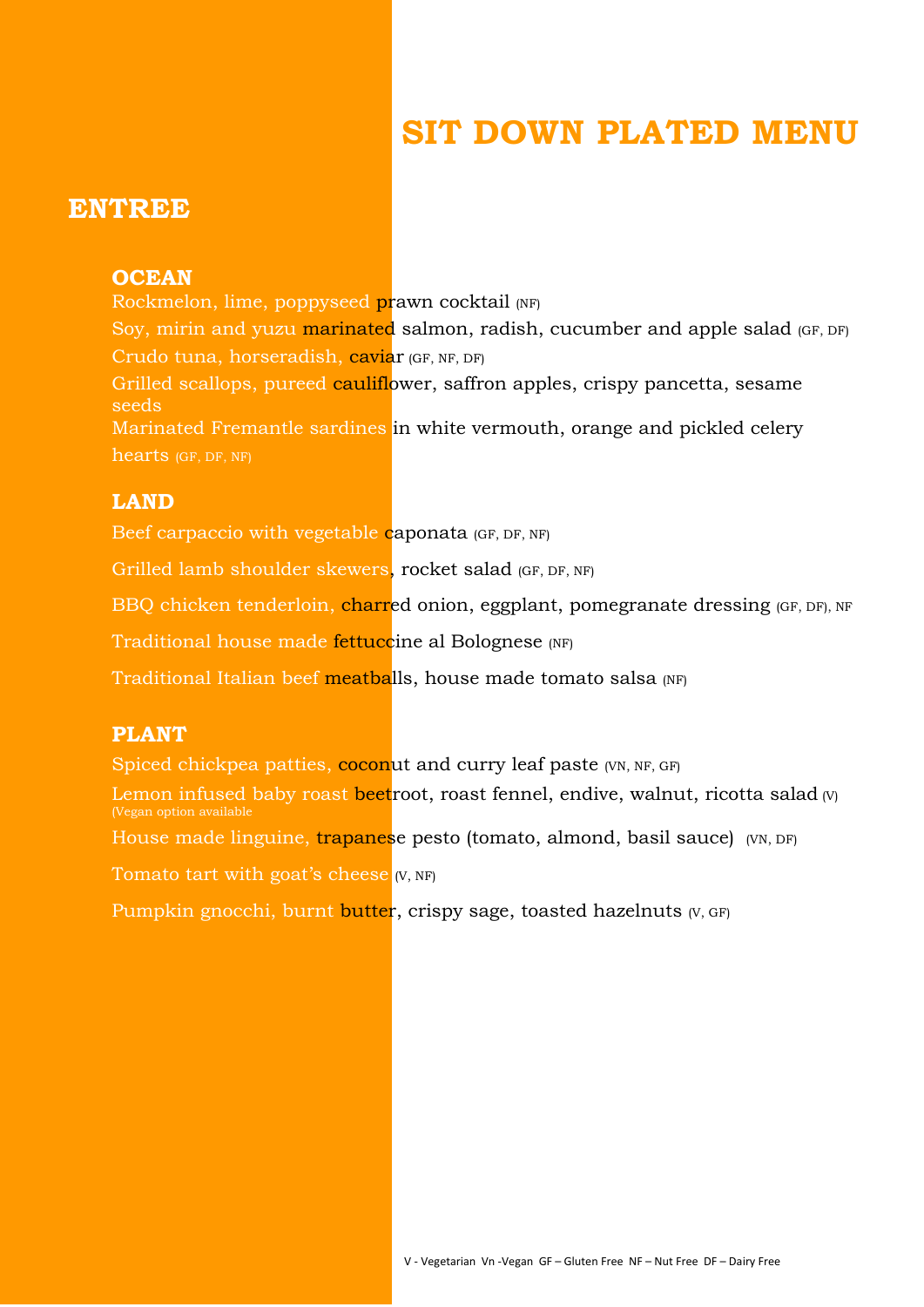## **MAINS**

#### **OCEAN**

Crispy skin barramundi, pineapple salsa (GF, DF, NF) Fish marinara, chili, garlic spaghettini (DF, NF) Snapper curry, green beans, coriander, basmati rice (GF) Grilled kingfish skewers, borlotti bean and celery heart salad (GF, NF, DF) Fresh WA fish on a bed of pea and lemon risotto, salsa verde dressing (GF)

#### **LAND**

Chicken schnitzel with Italian coleslaw (DF, NF) Roast chicken, saffron, hazelnut, honey, kipler potato, orange and fennel salad, jus (GF) Porchetta (Italian roast pork), with roast baby beetroot, fennel, radicchio, walnut, ricotta salad Crispy pork belly, miso caramel sauce, orange carrot pickle, broccolini (GF, NF) Slow cooked beef cheeks, aligot potato mash, vegemite jus (GF, NF) Herb marinated slow-cooked roast lamb, pan fried honey baby carrots, lemon and crispy shallot baby potatoes (GF, DF, NF)

#### **PLANT**

Five spiced tofu, steam eggplant, cardamon passata (VN, GF, NF) Roast pumpkin, pomegranate, quinoa, ashed goats cheese salad (VN, GF, NF) Roast cauliflower, almonds, Israeli couscous, za'atar (VN GF) Spinach, ricotta cannelloni crepes with fresh Napolitana sauce (V) Glazed baby carrots, barley pilaf (V, GF, NF, DF) Cacio e Peppe risotto (V, GF, NF,)

V - Vegetarian Vn -Vegan GF – Gluten Free NF – Nut Free DF – Dairy Free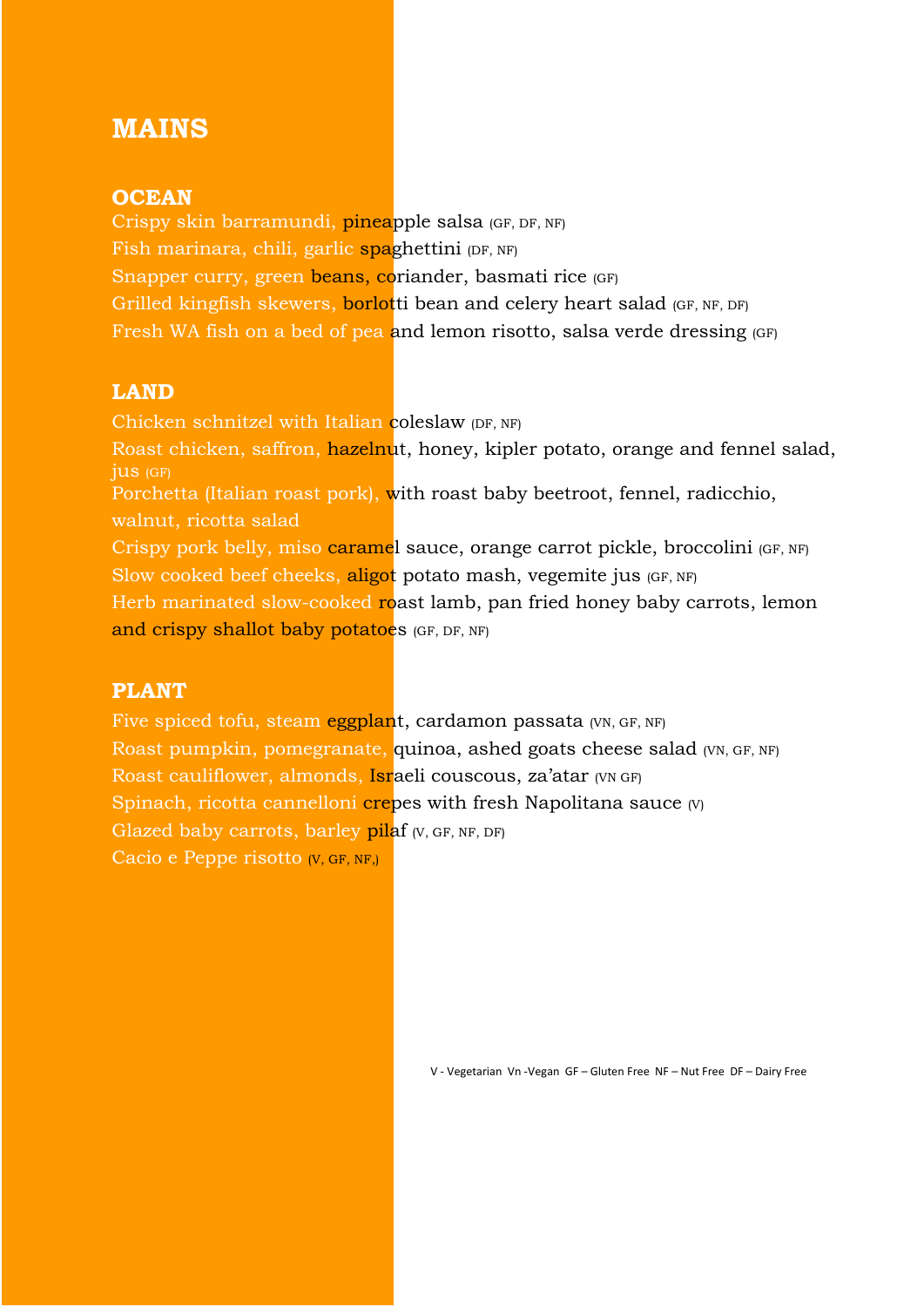## **SWEETS**

Deconstructed sweet and salty cheesecake, cherries, blackberries, black sesame seed crumble, cherry compote Chocolate mousse, chantilly cream, caramel pops (GF) Tiramisu, savoiardi biscuit, chocolate, espresso (NF) Mixed berries trifle, sponge, cream Traditional Sicilian ricotta cannoli Torched lemon tart, meringue (NF) Vegan coconut mousse, passionfruit, lime, roasted pineapple (VG, GF)